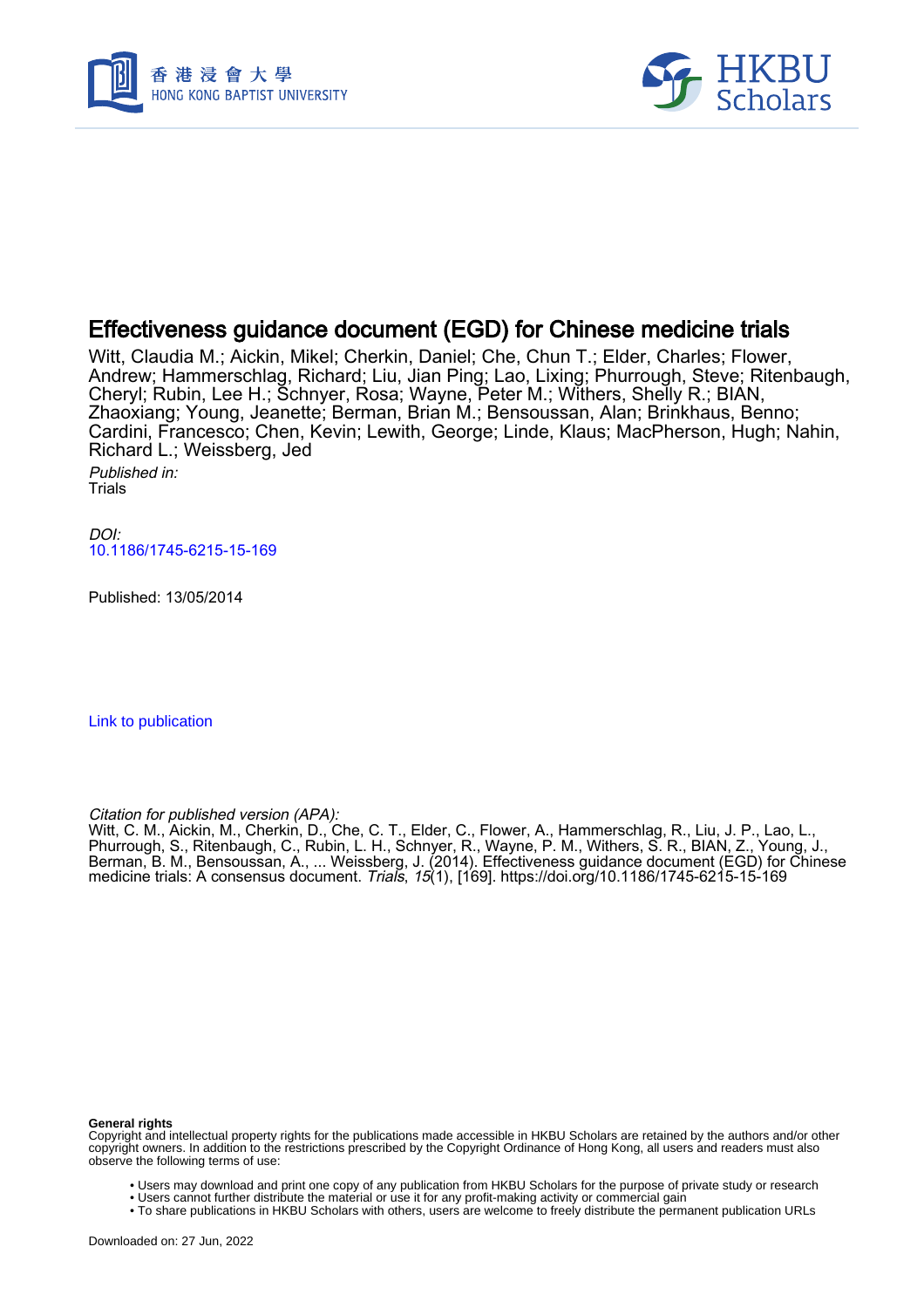# Authors

Claudia M. Witt, Mikel Aickin, Daniel Cherkin, Chun T. Che, Charles Elder, Andrew Flower, Richard Hammerschlag, Jian-Ping Liu, Lixing Lao, Steve Phurrough, Cheryl Ritenbaugh, Lee H. Rubin, Rosa Schnyer, Peter M. Wayne, Shelly R. Withers, Bian Zhao-Xiang, Jeanette Young, Brian M. Berman, Alan Bensoussan, Benno Brinkhaus, Francesco Cardini, Kevin Chen, George Lewith, Klaus Linde, Hugh MacPherson, Richard L. Nahin, and Jed Weissberg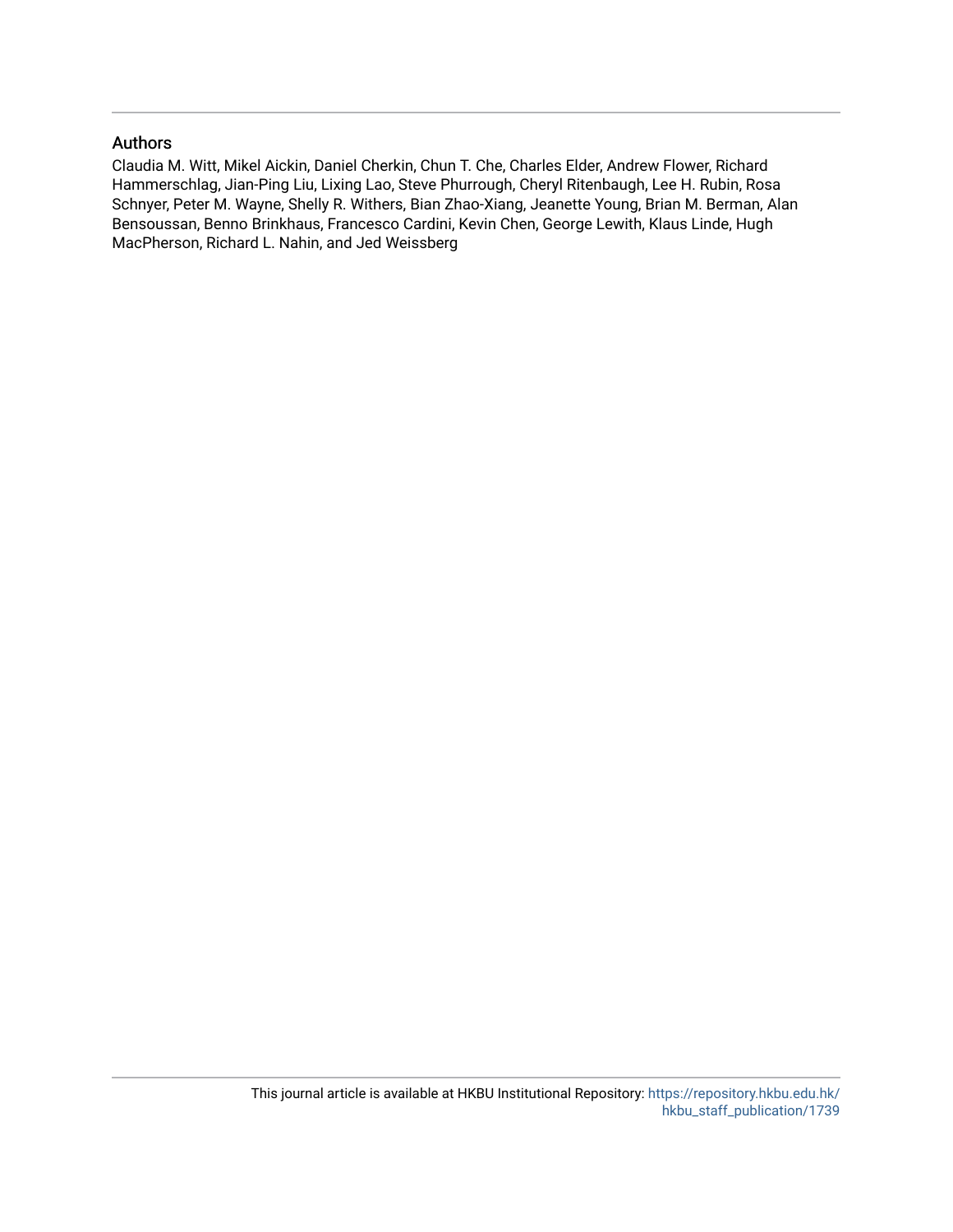# **METHODOLOGY CONSUMER ACCESS**





# Effectiveness guidance document (EGD) for Chinese medicine trials: a consensus document

Claudia M Witt<sup>1,2\*</sup>, Mikel Aickin<sup>3</sup>, Daniel Cherkin<sup>4</sup>, Chun Tao Che<sup>5</sup>, Charles Elder<sup>6</sup>, Andrew Flower<sup>7</sup> , Richard Hammerschlag<sup>8</sup>, Jian-Ping Liu<sup>9</sup>, Lixing Lao<sup>10</sup>, Steve Phurrough<sup>11</sup>, Cheryl Ritenbaugh<sup>3</sup> , Lee Hullender Rubin<sup>8</sup>, Rosa Schnyer<sup>12</sup>, Peter M Wayne<sup>13</sup>, Shelly Rafferty Withers<sup>14</sup>, Bian Zhao-Xiang<sup>15</sup>, Jeanette Young<sup>16</sup>, Brian M Berman<sup>2,14</sup> and Collaborators

# Abstract

Background: There is a need for more Comparative Effectiveness Research (CER) on Chinese medicine (CM) to inform clinical and policy decision-making. This document aims to provide consensus advice for the design of CER trials on CM for researchers. It broadly aims to ensure more adequate design and optimal use of resources in generating evidence for CM to inform stakeholder decision-making.

Methods: The Effectiveness Guidance Document (EGD) development was based on multiple consensus procedures (survey, written Delphi rounds, interactive consensus workshop, international expert review). To balance aspects of internal and external validity, multiple stakeholders, including patients, clinicians, researchers and payers were involved in creating this document.

Results: Recommendations were developed for "using available data" and "future clinical studies". The recommendations for future trials focus on randomized trials and cover the following areas: designing CER studies, treatments, expertise and setting, outcomes, study design and statistical analyses, economic evaluation, and publication.

Conclusion: The present EGD provides the first systematic methodological quidance for future CER trials on CM and can be applied to single or multi-component treatments. While CONSORT statements provide guidelines for reporting studies, EGDs provide recommendations for the design of future studies and can contribute to a more strategic use of limited research resources, as well as greater consistency in trial design.

Keywords: Comparative effectiveness research, Effectiveness quidance document, Chinese medicine research

# Background

Chinese medicine (CM) includes a broad range of medical practices that have many of their roots in China and share common theoretical concepts. According to the description by the National Center for Complementary and Alternative Medicine (NCCAM) CM 'encompasses many different practices, including acupuncture, moxibustion (burning an herb above the skin to apply heat to acupuncture points), Chinese herbal medicine, tuina (Chinese therapeutic massage), dietary therapy, and tai chi and

qigong (practices that combine specific movements or postures, coordinated breathing, and mental focus) [1].

In general, CM follows a theoretical framework, and the etiology and pathogenesis of CM uses its own terminology. The processes of diagnoses and interventions of this medical system are different from those in conventional medicine, and both are guided by traditional principles of CM. CM is often used as a multi-component treatment in which cultural, philosophical, historical, temporal, and geographic aspects as well practitioner training, all influence its heterogeneity.

From the practitioner's perspective, CM diagnoses (for example, *bian zheng*), often also called CM patterns or CM syndromes differentiation, inform CM interventions. To date, treatment individualization according to the



© 2014 Witt et al.; licensee BioMed Central Ltd. This is an Open Access article distributed under the terms of the Creative Commons Attribution License [\(http://creativecommons.org/licenses/by/2.0\)](http://creativecommons.org/licenses/by/2.0), which permits unrestricted use, distribution, and reproduction in any medium, provided the original work is properly credited. The Creative Commons Public Domain Dedication waiver [\(http://creativecommons.org/publicdomain/zero/1.0/](http://creativecommons.org/publicdomain/zero/1.0/)) applies to the data made available in this article, unless otherwise stated.

<sup>\*</sup> Correspondence: [claudia.witt@uzh.ch](mailto:claudia.witt@uzh.ch) <sup>1</sup>

<sup>&</sup>lt;sup>1</sup> Institute for Complementary and Integrative Medicine, University Hospital Zurich, Zurich, Switzerland

<sup>&</sup>lt;sup>2</sup>Center for Integrative Medicine, University of Maryland, School of Medicine, Baltimore, MD, USA

Full list of author information is available at the end of the article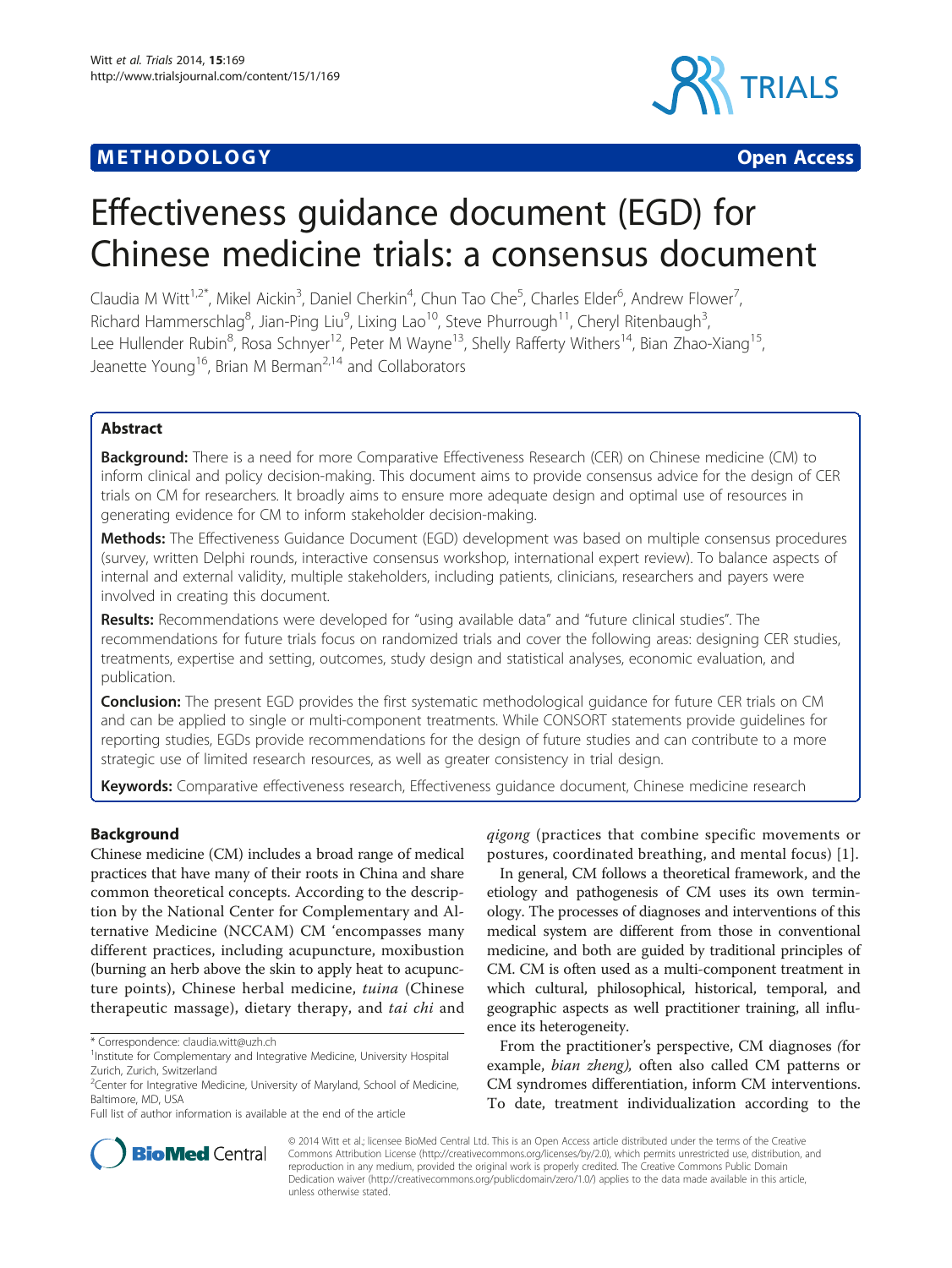CM diagnoses seems to have very little clinically relevant impact on the outcome of acupuncture treatment in clinical studies [2-4], whereas it might be more relevant for clinical trials of CM pharmacotherapy [5,6], although evidence is still scarce. In practice, CM treatment is often individualized, and because CM diagnoses may change over time, interventions can also change during the course of treatment. Currently in China, standardization of CM diagnoses and treatment for practice and research is emphasized, whereas in the West, a trend toward more individualization in research protocols and in practice is observed.

#### Aim of the document

This document provides consensus advice for the design of comparative effectiveness research (CER) trials in CM for researchers. CER is the generation and synthesis of evidence that compares the benefits and harms of alternative treatment options to prevent, diagnose, treat, and monitor a clinical condition or to improve the delivery of care. The purpose of CER is to assist consumers, clinicians, purchasers, and policy makers to make informed decisions that will improve health care at both the individual and population levels [7].

CER broadly aims to ensure more adequate design and optimal use of resources in generating evidence for CM to inform stakeholder decision-making. These consensus recommendations can be applied to single and multicomponent interventions. They are based on the assumption that a reduction of internal validity can be justified in order to increase authenticity of the intervention and setting, thereby enhancing generalizability, relevance, feasibility and timeliness of research results.

# Methods

The development of the Effectiveness Guidance Document (EGD) followed a structured and predefined consensus process, which included a pre-workshop online survey (April 2012), a consensus workshop (19 May 2012 in Portland, OR, USA), and three written Delphi rounds (August 2012, January 2013 and May 2013) utilizing written comments to finalize the document.

Multiple stakeholders were involved in the consensus process for this EGD to balance aspects of internal and external validity in the recommendations. Participants of the workshop had the following backgrounds: one CM patient, one health insurance representative, nine experts in CM with experience in both CM practice and CM research (two from China, two with a Chinese background living in the USA, four from the USA, and one from UK), and 6 methodologists (with backgrounds in clinical research, statistics or epidemiology, 5 of them with experience in CM research). The consensus meeting utilized presentations, large group discussions and an adapted

world café methodology. The world café method, as developed by Brown and Isaac, is a simple, effective, and flexible format for facilitating large group dialogue [8]. It has been used in the development of prior EGDs [9] to foster collaborative dialogue, knowledge sharing, and community participation in a setting that involves multiple stakeholder groups.

Expert involvement was further broadened by the inclusion of nine international CM research experts who did not participate in the workshop, but who contributed to the survey and both Delphi rounds. The consensus process was finalized after feedback from all workshop participants and the external review experts.

### **Results**

The results of the consensus process are presented in two sections: I) Using available data, II) recommendations for future clinical studies.

- I) Using available data
	- 1) Clinical Health Records
		- a) Data from clinical health records are important and can be very useful for generating hypotheses for future randomized trials, identifying common diagnostic patterns and promising interventions, assisting recruitment for prospective studies, correlating CM diagnoses with outcomes, and providing information on patient characteristics and interventions in usual care.
		- b) The potential for CER based on clinical health records that document CM use (for example, Kaiser Permanente California [10,11], Veterans' Administration [12]) needs more exploration. The value of such records depends on the documentation structure and the availability of data on useful surrogate outcomes such as visits, days off from work, drug use, and/or costs.
	- 2) Data from previous trials
		- a) Databases provide helpful information on existing CM trials (for example, Oregon College of Oriental Medicine for Acupuncture (AcuTrials®) [13], New England School of Acupuncture (NESA) Database [14], Chinese BioMedical Literature Database (CBM) [15], China Network Knowledge Infrastructure (CNKI) [16], and Chinese Scientific Journals Database (VIP) [17]).
		- b) There is a need to develop a database of CM trials that have included multi-component treatments.
		- c) Patient level raw data from randomized trials on CM should be shared in order to generate a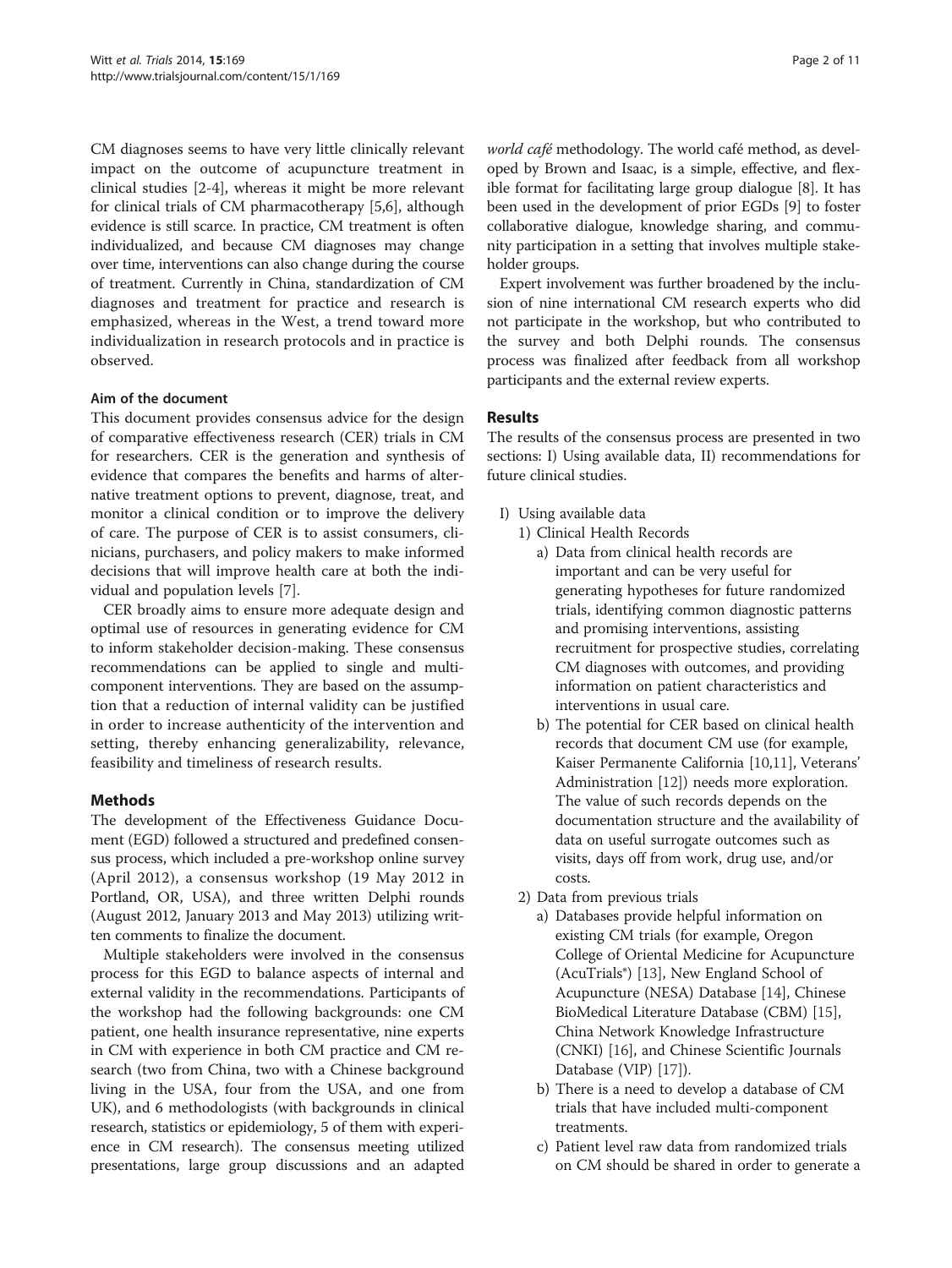database; this should be especially encouraged for all new trials. Guidelines to facilitate such sharing should be developed and implemented.

- II) Recommendations for future clinical studies The recommendations are summarized under the following headings:
	- Designing CER studies
	- Treatments, expertise and setting
	- Outcomes
	- Study design and statistical analyses
	- Economic evaluation
	- Publication

Design and reporting guidelines relevant to these recommendations are summarized in Table 1. A checklist highlighting the most important elements is presented in Table 2.

# Designing CER studies

- 1) Stakeholder engagement
	- a) Involvement of all relevant stakeholders (for example, practitioners, clinicians, patients, payers, researchers) is highly relevant for CER when identifying research questions, planning, and designing the study, and interpreting study results.
	- b) Stakeholder involvement should follow a systematic approach (for more information on suitable methods see Deverka et. al. [30]).
- 2) Study question and the efficacy-effectiveness continuum
	- a) The study question should be clearly phrased, and include all relevant information about study participants, interventions, comparison groups and outcome parameters. In particular, it should

clarify whether the CM treatment is to be assessed as an "alternative" in direct comparison, using a superiority or non-inferiority hypothesis, or as an adjunct to a usual or standard care treatment.

- b) During the trial planning phase, time should be given to discuss and determine the trial's position along the efficacy-effectiveness continuum [31]. Use of the PRECIS tool to support this process is recommended [32].
- 3) Study designs for complex multi-component CM interventions
	- a) Pragmatic trials may be used to compare complex multi-component treatment alternatives (for example, multi-component CM treatment, consisting of acupuncture, dietary advice and qigong compared to multi-component conventional treatment, consisting of prescribed recommendations for exercise and diet for the treatment of mild hypertension) [20].
	- b) Multi-arm trials may help to identify dosing effects, synergistic effects when combining different CM interventions, and effective components within one treatment modality (for example, isolating meditative and breathing components from comprehensive qigong/tai chi protocols).
	- c) The complexity of therapeutic decision-making and treatment changes within the treatment process could be reflected by designs as demonstrated by Ritenbaugh et. al. [33,34].

# Study population

- 4) General eligibility criteria
	- a) In the context of available resources, eligibility criteria should be as broad as possible. The

# Table 1 Relevant guidelines for design and reporting

| <b>Document</b>                                                                   | Design | Reporting | Reference |
|-----------------------------------------------------------------------------------|--------|-----------|-----------|
| Effectiveness quidance document for acupuncture research                          | X      |           | $[9]$     |
| SPIRIT for content of clinical trial protocols                                    | Χ      | Χ         | [18]      |
| CONSORT for parallel group randomized trials                                      |        | X         | [19]      |
| CONSORT extension for pragmatic trials                                            |        | X         | $[20]$    |
| CONSORT for non-pharmacological trials                                            |        | Χ         | [21]      |
| CONSORT extension for cluster randomized trials                                   |        | X         | $[22]$    |
| CONSORT extension for acupuncture trials                                          |        | X         | $[23]$    |
| CONSORT extension for herbal interventions                                        |        | Χ         | $[24]$    |
| CONSORT extension for non-pharmacological treatment interventions                 |        | X         | $[25]$    |
| CONSORT extension for traditional Chinese medicine                                |        | X         | $[26]$    |
| CONSORT extension for patient reported outcomes                                   |        | Χ         | [27]      |
| Guidelines for randomized controlled trials investigating Chinese herbal medicine |        | X         | $[28]$    |
| Extending the CONSORT statement to moxibustion                                    |        | Χ         | $[29]$    |
|                                                                                   |        |           |           |

CONSORT = Consolidated Standards of Reporting Trials.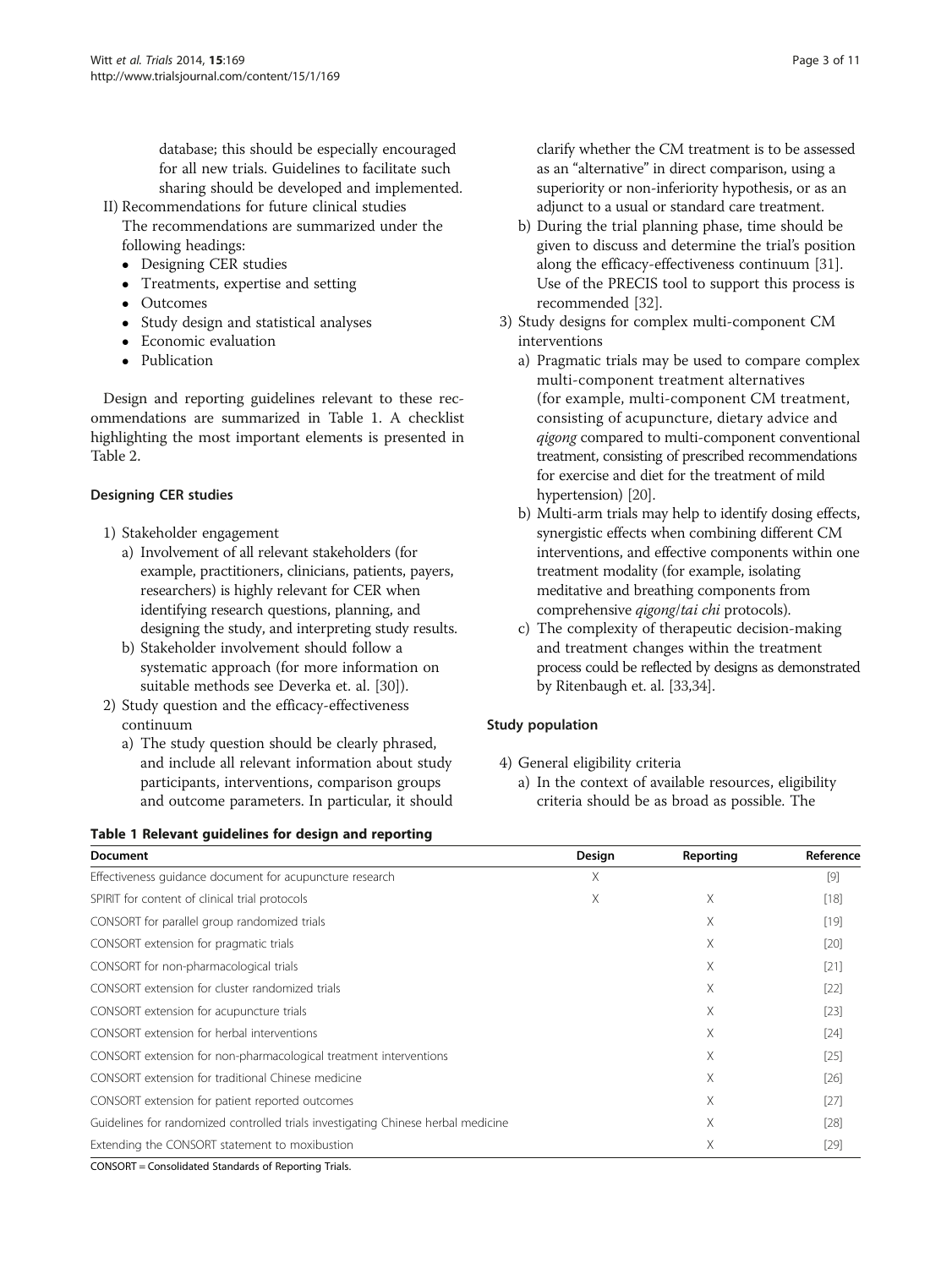#### Table 2 Checklist for the most relevant aspects of comparative effectiveness research for Chinese medicine clinical studies

|                                        | Designing comparative effectiveness research (CER) studie                                                                                                                                                                    |
|----------------------------------------|------------------------------------------------------------------------------------------------------------------------------------------------------------------------------------------------------------------------------|
| 1. Stakeholder<br>involvement          | All relevant stakeholders are involved in<br>identification of research topic, plan and design<br>of CER, interpretation of results                                                                                          |
| 2. Efficacy-effectiveness<br>continuum | Location on the efficacy-effectiveness continuum<br>is determined for participant selection/eligibility<br>criteria, treatment protocol, practitioner expertise,<br>outcomes, and setting in which the study is<br>conducted |
| 3. Study design                        | Designs for multi-component interventions<br>should be considered                                                                                                                                                            |
| <b>Study population</b>                |                                                                                                                                                                                                                              |
| 4. Eligibility criteria                | Should be as broad as possible in the context<br>of available resources - Study population<br>includes both CM-naïve and CM-non- naïve<br>patients                                                                           |
| 5. Diagnoses                           | Recruitment of patients should follow Western<br>diagnoses - CM diagnoses should be done<br>whenever possible                                                                                                                |
| 6. Patient recruitment                 | Patients are recruited from site(s) where the<br>treatment is usually provided                                                                                                                                               |
| Treatment, expertise, and setting      |                                                                                                                                                                                                                              |
| 7. Defining treatments                 | If intervention involves multi-component treatment<br>the combination should be plausible and feasible<br>in usual care - non-CM best practice alternatives<br>are based on guidelines or broad expert consensus             |
| 8. Acupuncture                         | See [9]                                                                                                                                                                                                                      |
| 9. Qi gong/tai chi                     | Style and setting should reflect typical<br>community-based programs                                                                                                                                                         |
| 10. Herbal medicine                    | Local and national regulations should be taken<br>into account                                                                                                                                                               |
| 11. Treatment<br>documentation         | Documentation reflects which treatments were<br>received by all groups (interventions and<br>co-interventions)                                                                                                               |
| Outcomes                               |                                                                                                                                                                                                                              |
| 12. Measures                           | Widely accepted or standardized outcome<br>measure used - secondary outcomes capture<br>relevant patient-centered dimensions for the<br>condition under study                                                                |
| 13. Timing                             | Assessment schedule is balanced allowing study<br>to acquire relevant data without substantial<br>disruption of treatment or setting                                                                                         |
| Study design and statistical analysis  |                                                                                                                                                                                                                              |
| 14. Allocation                         | Allocation is concealed - stratification for<br>subgroups and/or dynamic allocation for key<br>characteristics are used                                                                                                      |
| 15. Blinding                           | Outcome data are kept inaccessible to<br>practitioners - blinded outcome rater is used if<br>possible                                                                                                                        |
| 16. Preferences/                       | Preferences and expectations are measured at                                                                                                                                                                                 |

17. Sample size Sample size takes patient heterogeneity into account - required sample size is feasible - Study has enough power for planned subgroup analyses

baseline

expectation

#### Table 2 Checklist for the most relevant aspects of comparative effectiveness research for Chinese medicine clinical studies (Continued)

| 18. Subgroups                  | Relevant subgroups are pre-planned - exploratory<br>subgroup analysis is mentioned in study aims                                                                                                                                                                                                                                                                                         |
|--------------------------------|------------------------------------------------------------------------------------------------------------------------------------------------------------------------------------------------------------------------------------------------------------------------------------------------------------------------------------------------------------------------------------------|
| 19. Statistical analysis       | Intention-to-treat analyses are planned - relevant<br>subgroup analyses are planned - data analyses<br>are adjusted for stratification variables, baseline<br>differences and relevant confounders                                                                                                                                                                                       |
| <b>Economic evaluations</b>    |                                                                                                                                                                                                                                                                                                                                                                                          |
| 20. Relevance                  | Setting reflects reality in clinical practice                                                                                                                                                                                                                                                                                                                                            |
| 21. Methodological<br>approach | Standard methods for economic evaluations are<br>used - sensitivity analysis is employed for all<br>relevant stakeholder perspectives - relevant<br>subgroups are identified                                                                                                                                                                                                             |
| 22. Observation time           | Long-term observation (≥12 months) are<br>planned if possible                                                                                                                                                                                                                                                                                                                            |
| <b>Publications</b>            |                                                                                                                                                                                                                                                                                                                                                                                          |
| 23. Guidelines                 | Relevant quidelines (CONSORT) are consulted<br>and followed                                                                                                                                                                                                                                                                                                                              |
| 24. Content                    | Statements of how and why this is CER are<br>included - study setting (including practitioner<br>selection procedure) is described in detail -<br>treatment group description from informed<br>consent is provided - comparison groups are<br>described in detail - data are provided on all<br>interventions and co-interventions received - relevant<br>subgroup analyses are reported |

CM, Chinese medicine; CONSORT, Consolidated Standards of Reporting Trials.

criteria should reflect the evidence of the pattern of usage and disease burden, and the study population should reflect all well-known relevant disease characteristics that may interact with the treatment (for example, gender, disease stage, comorbidities, co-medications).

- b) Patients with comorbidities should not be explicitly excluded from the study enrollment unless the comorbidities make them inappropriate candidates for the treatment, but safety and regulatory aspects have to be taken into account (for example, when using herbs).
- c) Both CM naïve and non-naïve patients should generally be considered eligible for study inclusion to reflect real-world patient population. If special groups are targeted, the rationale should be provided.
- 5) Diagnosis
	- a) The study disease/condition should be defined as clearly as possible from the Western medical approach as well the CM approach.
	- b) In general, recruitment of patients should initially follow the Western diagnostic approach.
	- c) CM diagnoses should subsequently be made in all treatment groups (before randomization in randomized studies) and documented whenever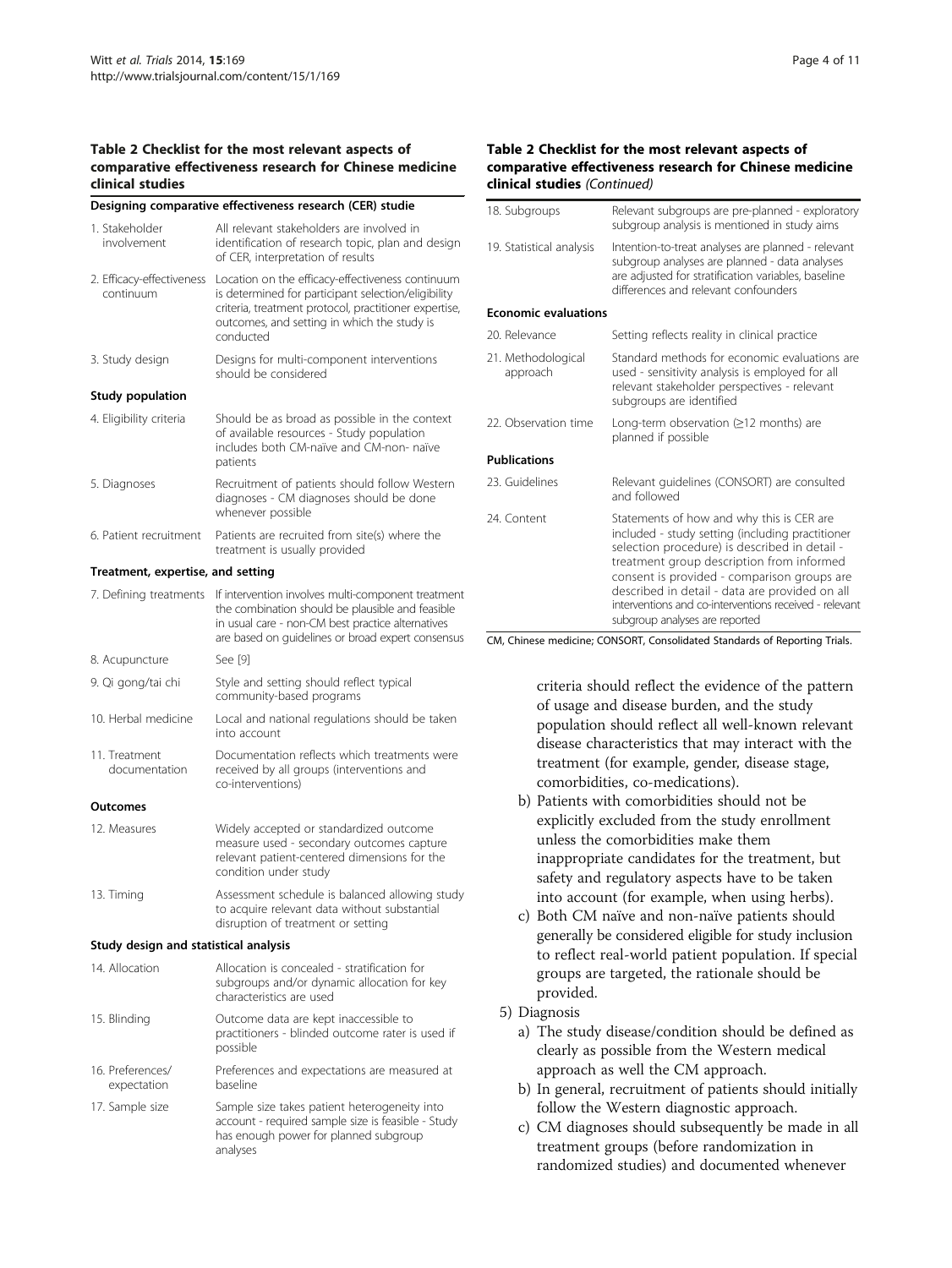possible. A clear, comprehensive and well recognized categorization system for the CM diagnoses should be used. The CM diagnoses could be used for exploratory analyses and to generate hypotheses for future studies (for example, impact on the outcome, correlation with genomics, prediction of the course of disease and response to treatment in the different treatment groups).

- d) Designing the study around CM diagnoses in general should be avoided (for example, including only patients with one type of CM diagnosis), because results are difficult to implement into a medical system that follows a Western approach. However, if a clear and limited number of CM diagnoses exist, and research-based evidence is available to suggest that the CM diagnoses are reliable, consistent across practitioners, and have a relevant influence on the intervention or the outcome, this should be taken into account, (for example, by stratified randomization according to CM diagnoses, or different treatments for different CM diagnoses).
- e) If the CM diagnosis is relevant to the study design (for example, preplanned confirmatory subgroup analyses according to the CM diagnoses), emphasis should be placed on strengthening its reliability (for example, assessing inter-rater agreement, providing training and/or calibration of practitioners).
- 6) Patient recruitment
	- a) Recruitment should be carried out systematically and from various sources (for example, in places where the population suffering from the disease is available and/or relevant treatments are usually employed).
	- b) Patients' treatment should be recorded at baseline and efforts should be made to recruit both those who express treatment preferences and those who do not.
	- c) Appropriate strategies to ensure successful recruitment should be developed and, if possible, pretested.
	- d) In non-randomized studies, as far as possible, recruitment strategies should be similar for all treatment arms.

# Treatment, expertise and setting

- 7) Defining treatment groups
	- a) The treatment alternatives (CM treatments and non-CM treatments) should each provide value to the patient by having the potential to be "best practice" [7]. In the absence of a clear evidence

base "best practice" of CM can be derived by 1) reviewing alternatives that have been effective in addressing similar issues in the past and could be applied to a current problem, and 2) integrating information from a number of sources (recommended research protocols, existing clinical data, reference to classical usage, and formal consensus procedures). If a direct "head-to-head" comparison is used, all treatment options should reflect usual care as much as possible, and ideally the extent of standardization should be similar in all treatment groups. If CM treatment plus usual care is compared to usual care alone, usual care should be similarly defined and provided in both groups.

- b) The comparison treatments and their complexity should have widespread clinical acceptance relative to the condition studied and stage of disease.
- c) The rationale for the CM treatment should follow one of the following two approaches:
	- If there is positive evidence for single treatment components from clinical studies, these components may be combined to evaluate the comparative effectiveness of a complex multi-component treatment. The combination of treatment components should be plausible and feasible in a routine care context and not contradicted by CM theory.
	- If convincing clinical evidence is not available for the single treatment components, overall effectiveness of a multi-component CM treatment should be evaluated before component efficacy is addressed. The rationale for the treatment components and their combination should be based on both thorough clinical evidence and associated theory from the literature.
- d.)Non-CM comparator treatments should be based on evidence, guidelines or broad expert consensus.
- 8) Special aspects for acupuncture have been described in the EGD for acupuncture research [9].
- 9) Special aspects of qigong/tai chi
	- a) A large number of Qigong/Tai Chi styles exist and the chosen style(s) for a research trial should represent to some extent the real world heterogeneity of practice in the country where the study is performed.
	- b) If a very specific style is used, it must be justified (specific style or protocol found to be effective in prior studies, or potential for widespread adoption), and limits to generalizability should be acknowledged.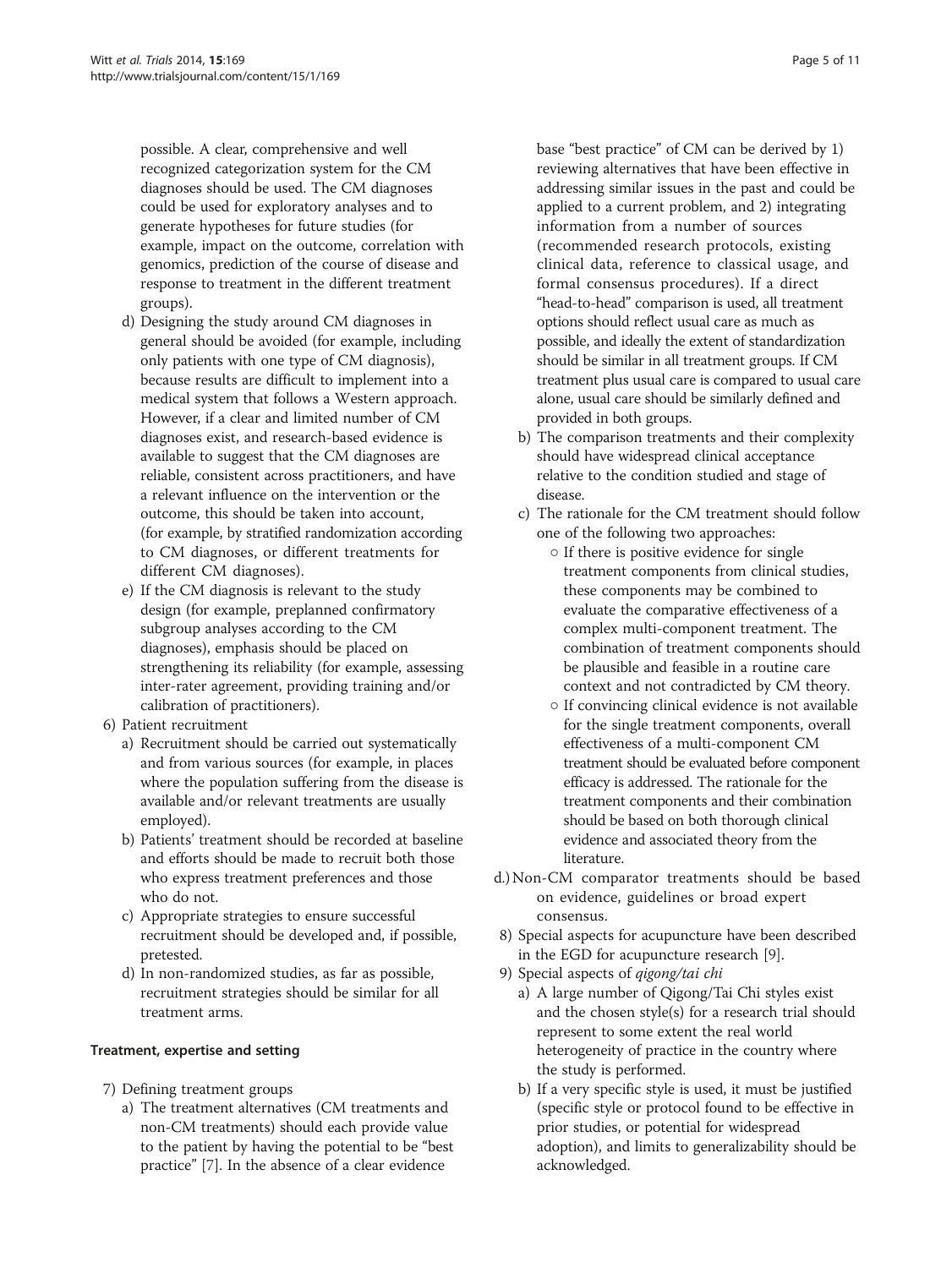- c) The setting in which qigong and tai chi is offered should be accessible and reflect typical community-based programs; the longer-term (post-study) sustainability of the program should be considered (access to training, classes or instruction).
- d) qigong/tai chi should be provided by qualified instructors, with expertise in both protocol content and teaching. Training and teaching qualifications of all instructors should be reported. In studies of high-risk populations, treatment safety should play a prominent role, using more expert instructors and protocols validated with respect to safety.
- e) Studies should provide information that specifies exercises (names and style), dose (number and duration of classes, home exercise) and ancillary training materials offered (for example, books and audio-visual material).

10) Special aspects of herbal medicine

- a) Study designs must comply with local and national regulations regarding herbal medicines in the country of the clinical trial. Although widely used in everyday practice, and in spite of the fact that research is urgently needed, research on individualized, multi-herb formulations is very difficult to accomplish in most Western countries due to government regulations and Institutional Review Board approval.
- b) The treatment should be based on existing evidence (systematic review of Chinese as well as European and US-based databases, survey of normal practice, practitioner case records, etc.), should have "model validity" within CM, and provide a rationale for "good practice" in CM.
- c) It must be assured that the treatment does not include any endangered species.
- d) Herbal formulations that include different herbs need to be adequately defined (chemically to assure quality of herbs).
- e) Additional safety aspects have to be taken into account including the aspect that relevant laboratory tests should be performed during the trial to check for potential unwanted side effects interactions with other medicines, although the latter can impact study design, cost and recruitment.
- f) Relevant aspects for the different stakeholder groups should be taken into account when planning the treatment. This includes consideration of:
	- Different preferences among different stakeholder groups for the route of administration (for example, decoction,

granules, or tablets). However, when making changes to improve participant compliance, care should be taken to maintain treatment regimes and dosages that agree with standards of "good practice".

- Costs of the treatment, for the research trial per se and for the likelihood of trial results informing clinical practice. Cost may be affected by the complexity of the herbal formula, as well as the dosage and route of administration. These are important considerations for payers and patients who often pay out-of-pocket.
- 11) Treatment documentation
	- a) All treatments (study treatment, co-treatments, over-the-counter self-medication) carried out in all groups should be documented as well as the context in which the usual care is provided. A variety of documentation methods and sources may contribute details (including medical records, case report forms, patient diaries).

# **Outcomes**

- 12) Measures
	- a) The main outcome measures should be patient-centered and, if appropriate, include relevant biological measures for the respective disease/condition. Whenever possible, diagnosis-specific validated standards for outcome measures published by professional associations (for example, the International Headache Society on headache measures) [35] or broad published expert consensus (for example, on back pain measures) [36] should be followed to permit better comparison of study results.
	- b) If no standard measures for targeted outcomes exist, or those that are available are not suitable for CER on CM, new outcome measures should be developed. Stakeholders should be involved in this process and qualitative and quantitative research methods should be used in combination.
	- c) Multiple primary outcomes addressing distinct dimensions may be used, if appropriate. The use of multiple primary outcomes should be addressed in the sample size calculation and statistical analysis plan.
	- d) Secondary outcome measures should capture relevant patient-centered dimensions of the respective disease/condition (both self-reported and biological, as well as outcomes relevant within the CM model for the treated CM diagnoses). Additional secondary outcomes might, if appropriate, include measures of collateral effects (i.e., positive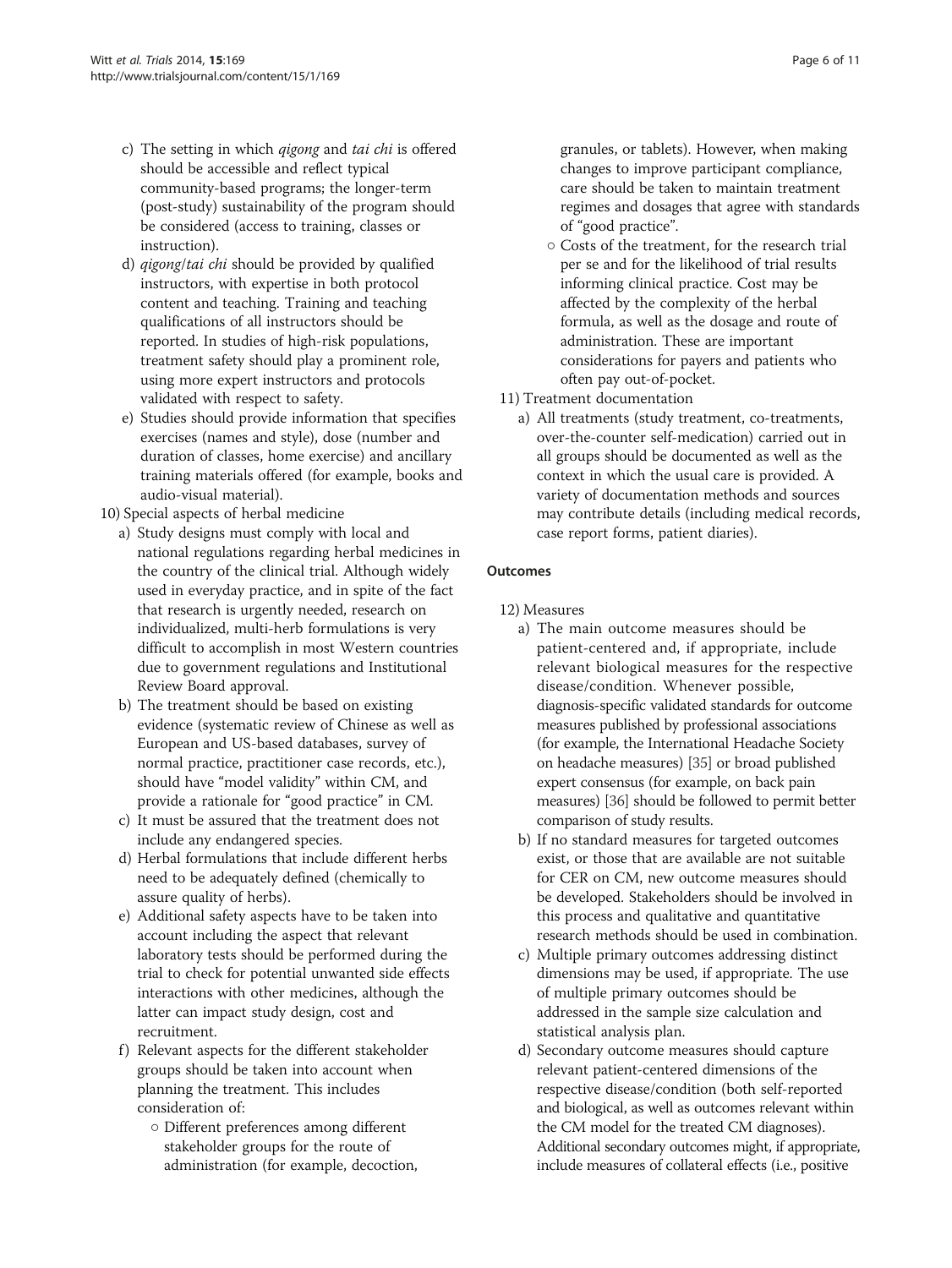and negative consequences of the treatment experience, often seemingly unrelated to the main outcomes).

- 13) Timing
	- a) Outcomes should be evaluated over a sufficient long period to capture true impact on chronicity of disease and to distinguish this from short term or intermittent relief.
	- b) The use of multiple intervals to document and compare the trajectory and persistence of treatment effects is recommended. Data collection methods that do not have a direct influence on the treatment plan (for example, text messages, phone calls, smart phone applications) are recommended. However, the frequency of assessment should be balanced, so that relevant information is gained without major disruptions of treatment implementations or practice setting and with minimal risk of respondent overload.

# Study design and statistical analysis

- 14) Allocation methods
	- a) Use of appropriate allocation methods is strongly recommended. Randomization at the level of individual patients is still the most frequently used method, but dynamic allocation procedures (for example, rank minimization) may be used as an alternative. The final choice depends on the design of the study and the sites at which the study will be conducted [37].
	- b) Stratified randomization or adaptive allocation techniques may be used to prevent imbalances for relevant covariates and potential confounders in study arms [38,39].
	- c) Partially randomized patient preference designs have an advantage in that they provide additional exploratory information as to whether the results observed for randomized patients are different from those who were not randomized because of treatment preferences. However, these designs, while adding potentially important outcome data to a clinical trial, are often not feasible because of the need for much larger sample sizes and higher costs [40].
	- d) Cluster randomization is the best approach under circumstances where the randomization of social units (for example, clinics) is advisable to avoid contamination of treatments between groups. When planning such a trial, it is necessary to consult the relevant literature and local institutional roles to determine from whom, when, and how informed consent must be obtained [41], and to take into account that a

larger sample might be needed than in patient level randomized trials [42], because the trials are powered based on the number of participating units.

e) Standard procedures ensuring allocation concealment (for example, central randomization or secure databases) should be employed.

### 15) Blinding

- a) Blinded outcome measurement (for example, a blinded rater) is recommended in order to reduce bias, especially for outcomes that, in usual clinical practice, are assessed by the practitioner (for example, physical assessments). Methods to minimize the risk of unblinding (for example, allocation concealment, rater training, standardized assessment protocol) should be employed.
- b) Data analyses should be blinded whenever possible.
- c) Outcomes data reported by patients for the study purpose (for example, quality of life assessment) should be kept inaccessible to the practitioner (for example, by using sealed envelopes or preferably by sending questionnaires directly to a study office independent of the study site or using a blinded interviewer).
- d) Recommendations for blinding the treatment (for example, when using a double dummy placebo for the comparison of herbal medicine with conventional drugs) are provided in the guidelines developed in the European Union funded GP-TCM project [43].
- 16) Patient preferences and expectations
	- a) Patient preferences should, if appropriate, be acknowledged in the study design, e.g., by using a partially randomized patient preference design. If such a design is not feasible, then it is important to document both the patients' preferences regarding the treatment options available in the trial as well as the degree of their knowledge and experience with these treatment options.
	- b) Assessing patient and practitioner preferences and expectations for the treatments offered in the study at baseline should be considered. In randomized trials they should be assessed before randomization and for all available treatment options.
- 17) Sample size
	- a) Sample size should focus on the main outcome(s) and the minimum clinically important difference (MCID) for the respective outcome(s) and take into account greater heterogeneity in CER study populations. Because of this, researchers should specifically avoid conducting small trials (< 50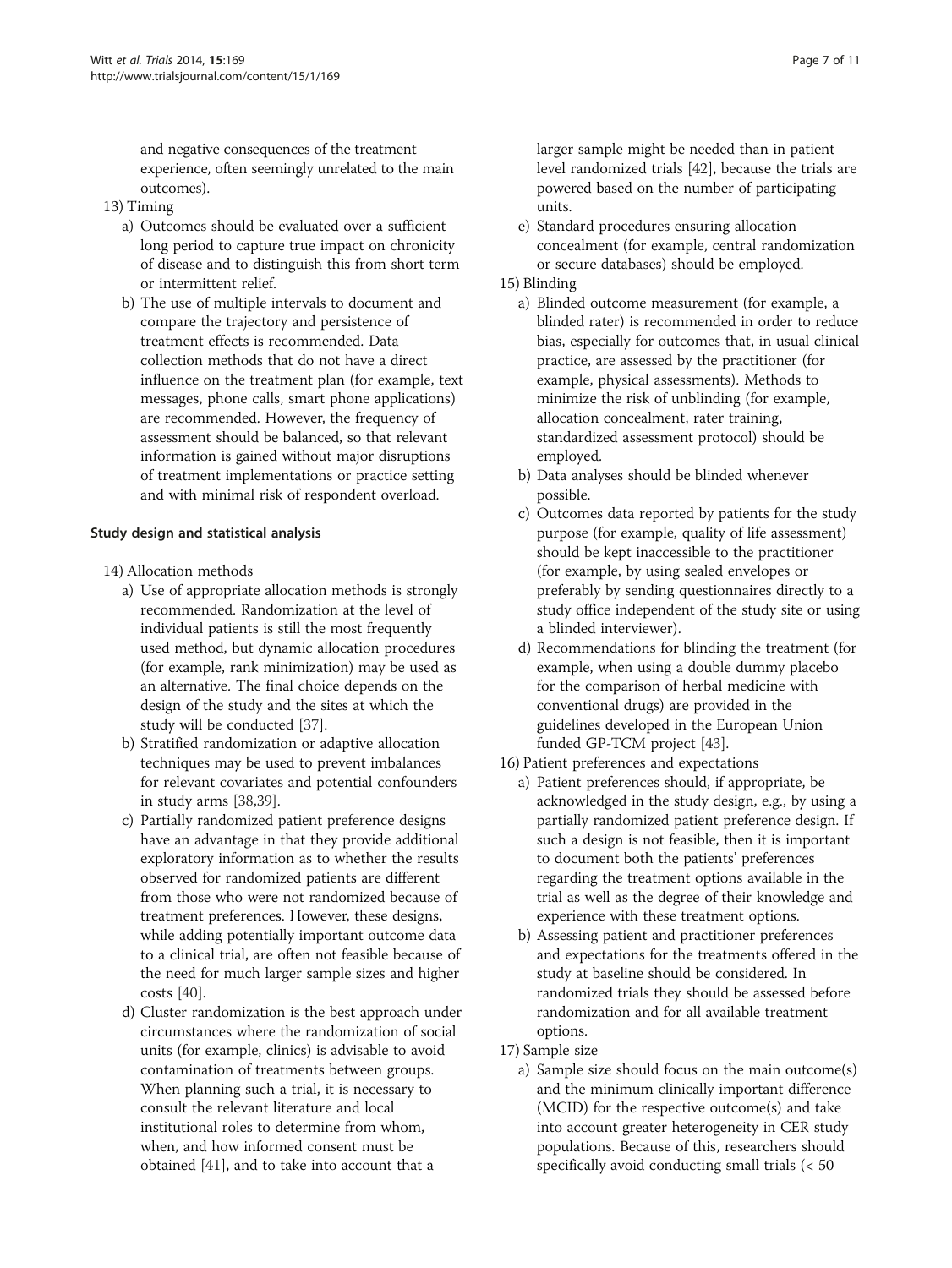patients per arm) in CER, unless there is a specific reason to do such studies (for example, pilot studies to test feasibility and recruitment). 18) Subgroups

- a) Relevant subgroups for the disease/condition under study should be identified based on existing data and the literature. Also of current interest are subgroup analyses for different CM pattern diagnoses and for CM patients who are naïve/non-naïve to CM. If sample size permits, further analyses can be carried out for gender, age, ethnicity, disease severity/duration, treatment preference and recruitment site.
- b) The main subgroup analyses should be pre-specified in the analysis plan and included in sample size planning for confirmatory testing. Further subgroup analyses can be done on an exploratory level, but should be stated as an objective in the study protocol.
- 19) Statistical analysis
	- a) Primary analysis for superiority trials of CM should be pre-specified and intention-to-treat. In order to assess real-world effectiveness of treatments, benefits and harms should be compared in relation to the treatment to which patients were assigned.
	- b) Analyses should adjust for relevant potential confounders (for example, baseline value of the outcome measure, stratification variables, expectation, and baseline CM diagnosis).
	- c) Especially in non-randomized studies, procedures to compensate for baseline differences must be used (for example, matching and/or adjusted analysis).

#### Economic evaluations

- 20) Relevance
	- a) Comparing the effectiveness of treatment options should be the primary aim of CER, but economic evaluations should be included whenever possible as a secondary aim.
	- b) To allow realistic cost estimates, the setting(s) of the study should reflect the real-world clinical practice for each treatment as closely as possible. If a study includes a standardized and a non-standardized CM arm, it would be useful to compare their cost-effectiveness.
- 21) Methodological approach
	- a) Standard effectiveness measures for economic evaluations should be employed that include both benefits and harms (for example, utility measures based on SF-36, SF-12 or EQ-5D) [44].
- b) Economic evaluations should be designed to reflect stakeholder perspectives with sensitivity analysis performed, whenever possible, from different stakeholder perspectives (for example, society, payer and patient). Because CM is often paid out-of-pocket, the patient's perspective is highly relevant.
- c) Requirements of the local context (for example, guidelines by regulatory agencies) should be taken into account.
- d) Subgroup analyses should mainly focus on subgroups defined a priori for the effectiveness study. Additional analyses should be clearly described as exploratory. A subgroup analysis for gender is recommended since there is preliminary evidence that gender may influence the cost-effectiveness of CM treatment [45].
- e) Exploratory analyses of factors that predict a better cost-effectiveness are suggested to develop future hypotheses.
- 22) Observation time
	- a) Long-term observations with intermediate measurement time points are highly recommended for economic evaluations of chronic disease in order to evaluate development of cost-effectiveness over time.

#### Publication

23) Existing guidelines

To ensure that CER on CM will fulfill reporting standards, the relevant CONSORT guidelines should be followed (see Table 1).

- 24) Content
	- a) Publication of a detailed study protocol (design publication) should take place whenever possible prior to the recruitment of the last patient.
	- b) The study should be registered in an internationally accessible trial database with as many details as possible provided.
	- c) Publication of the completed study should describe why and how it qualifies as CER and make clear the phase of the study.
	- d) The setting of the study should be described, including information about the typical care setting in the country where the study was performed (and, if relevant, in other countries). The procedure for selection of practitioners for each treatment group should be described, with an account of whether and how those included in the study differ from the average practitioner (for example, training, experience).
	- e) Information on how patients were informed about the treatment options should be provided.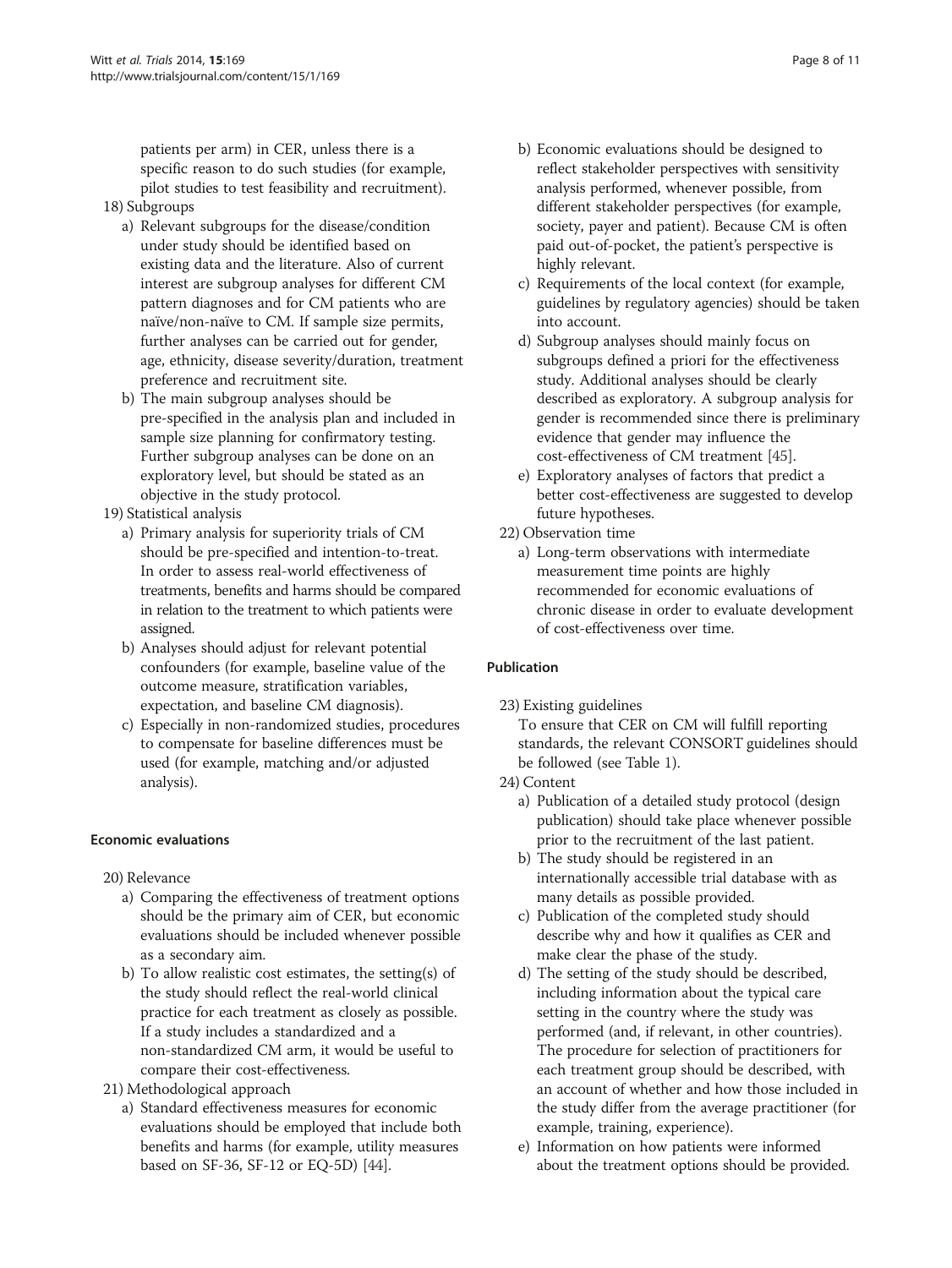- f) If a usual-care or standard-care comparison group is used, a detailed description with citations for standard care should be included in the intervention section.
- g) Detailed results of all treatments should be presented; adherence to interventions and co-interventions should be reported for each group.
- h) Whenever possible, the most relevant subgroup analyses and analyses of patient characteristics that predict a better outcome should be published together with primary results. Detailed subgroup analysis and/or de-identified patient level data can be provided as online files.

#### **Discussion**

This is the first EGD for clinical research involving a complex and multi-component medical system, providing detailed advice for the design of CER in the field of Chinese medicine for single as well as multi-component treatments. This EGD has been derived from a systematic development process, with active involvement of different stakeholders from the West and China, and aims to inform researchers inside and outside China when designing their trials. The involvement of China-based stakeholders reflects both the geographic roots of CM and a growing interest in CER studies in China. During the development process, stakeholder groups uncovered a broader understanding of the complexity of a multi-component treatment, the cultural differences in CM practice and research between China and other countries, and the resulting challenges for the study design. The heterogeneity of CM as practiced in different countries made it necessary to develop recommendations that account for these variances of style and context. China has a strong research focus on herbal medicine, however this is less common in other countries due to regulatory requirements. Herbal medicine trials have unique challenges and within this consensus process we were only able to discuss the most prominent ones. For CM herbal medicine trials, it is recommended that the guidelines for randomized controlled trials investigating Chinese herbal medicine be utilized [28]. A limitation of consensus procedures is that not all aspects of the study design can be addressed. For example, no recommendations for the study sites were discussed.

There was discussion about the adequacy of comparison groups, but because of the broad range of optional research questions and the multifold combination of interventions, no detailed recommendations were made. However, there was consensus that the comparison group(s) should have the option for best practice and should be based on guidelines or broad expert consensus as recommended under point 7.

Within the process, several methodological aspects unique to CM were identified that need further research and clarification. For example, the CM diagnosis classification system and the heterogeneity of its application need research to ensure overall validity and reliability. Another example is that the CM treatment benefits should also be measurable in CM terms. This goal may be complicated by aspects of CM's explanatory model that aims to restoring balance or increasing resilience, for which suitable outcome measures are not yet developed.

#### Conclusion

Although CONSORT statements provide guidelines for reporting studies, EGDs provide recommendations for the design of future studies and can contribute to a more strategic use of limited research resources as well as greater consistency in trial design. In particular, the present EGD provides the first set of systematic methodological guidance for future CER on CM.

#### Abbreviations

CER: comparative effectiveness research; CM: Chinese medicine; CONSORT: Consolidated Standards of Reporting Trials; EDG: Effectiveness Guidance Document; MCID: minimum clinically important difference; NCCAM: National Center for Complementary and Alternative Medicine.

#### Competing interests

The workshop was funded by The Institute for Integrative Health (TIIH), Baltimore MD, USA, a non-profit organization. Brian Berman is the president of TIIH, which supported Claudia Witt with a travel grant for the submitted work.

#### Authors' contributions

CMW: designed the study, coordinated the consensus process, participated in the workshop and Delphi rounds, collected and analyzed the data, wrote the first draft of the work, revised the manuscript and approved the final version. MA: participated in the workshop and Delphi rounds, revised the work critically for important intellectual content and approved the final version, DC, CC, CE, AF, RH, JL, LL, SP, CR, RS, PW, BZ and BB: participated in the workshop and Delphi rounds, revised the work critically for important intellectual content and approved the final version, LR and JY: participated in the workshop and Delphi rounds and approved the final version, SW: participated in the coordination and data collection and the workshop, revised the work critically for important intellectual content and approved the final version, CMW and BB are guarantors for the paper and accept full responsibility for the work and controlled the decision to publish.

#### Acknowledgements

The development of this EGD was initiated by The Institute for Integrative Health, (Baltimore, USA), the Center for Integrative Medicine, University of Maryland School of Medicine (Baltimore, US) in cooperation with the Center for Medical Technology Policy (Baltimore, US). We thank Katja Icke for programming the surveys and providing synthesized data. Funding of the stakeholder meeting was provided by The Institute for Integrative Health. The document was reviewed by the following experts who did not participate in the workshop: Alan Bensoussan, PhD, University of Western Sydney, Australia; Benno Brinkhaus, MD, Charité - Universitätsmedizin Berlin, Germany; Francesco Cardini, MD, Health and Social Agency of Emilia Romagna Region, Bologna, Italy; Kevin Chen, PhD, MPH, University of Maryland Medical School, Maryland, USA; George Lewith, MD, University of Southampton, UK; Klaus Linde, MD, Technical University Munich, Germany; Hugh MacPherson, PhD, University of York, UK; Richard Nahin, PhD, MPH, National Center for Complementary and Alternative Medicine, National Institutes of Health, USA; Jed Weissberg\*, MD, Kaiser Permanente, USA.

\*Disclaimer: the findings and conclusions of this report are those of the authors and collaborators and do not necessarily represent the views of the National Institutes of Health, National Center for Complementary and Alternative Medicine or Kaiser Permanente.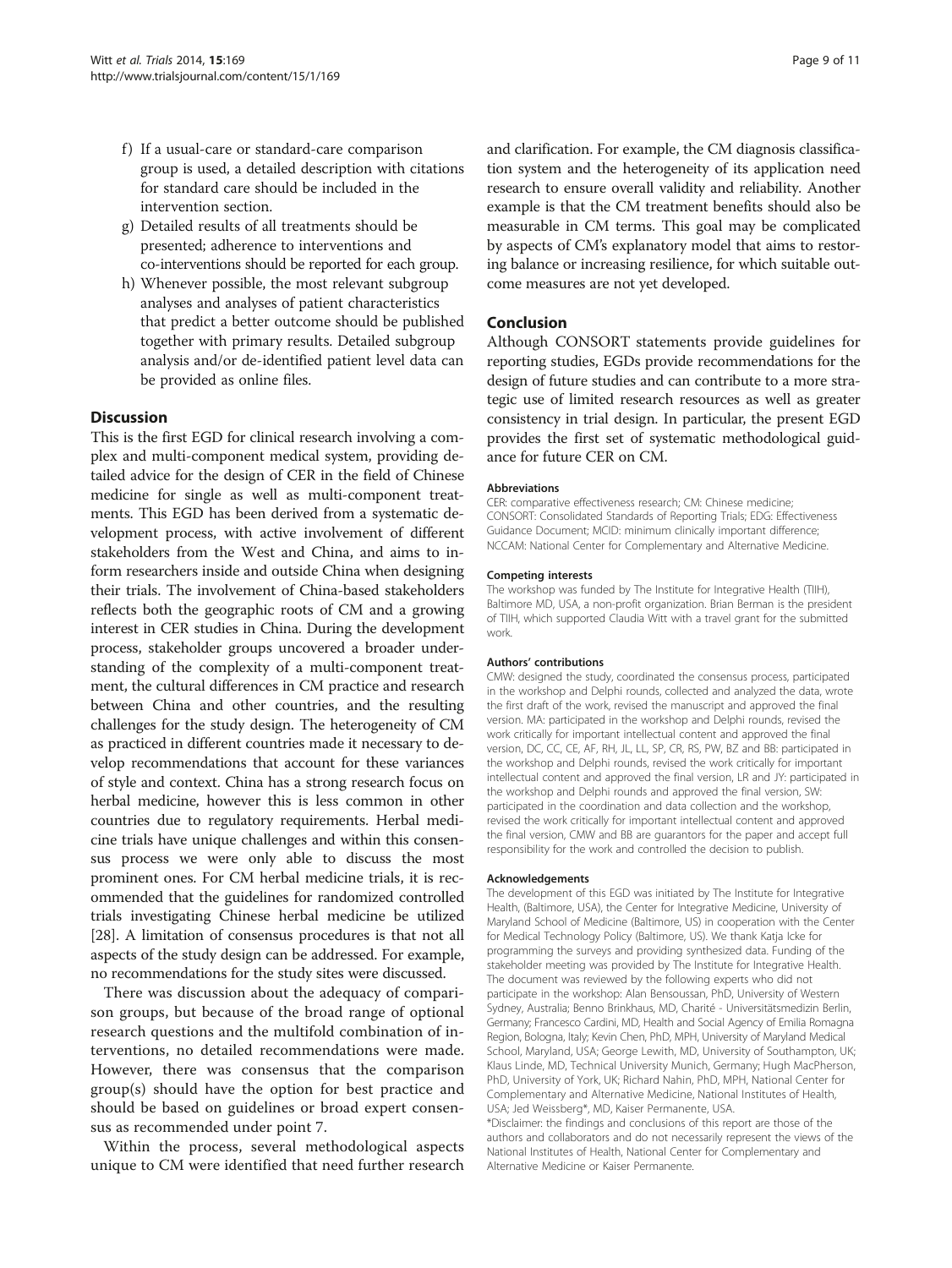Collaborators: Alan Bensoussan, Benno Brinkhaus, Francesco Cardini, Kevin Chen, George Lewith, Klaus Linde, Hugh MacPherson, Richard L Nahin, Jed Weissberg.

#### Author details

<sup>1</sup>Institute for Complementary and Integrative Medicine, University Hospital Zurich, Zurich, Switzerland. <sup>2</sup>Center for Integrative Medicine, University of Maryland, School of Medicine, Baltimore, MD, USA. <sup>3</sup>Department of Family and Community Medicine, University of Arizona, Tucson, AZ, USA. <sup>4</sup>Group Health Research Institute, Seattle, WA, USA. <sup>5</sup>Department of Medicinal Chemistry and Pharmacognosy, University of Illinois at Chicago, Chicago, IL, USA. <sup>6</sup>Kaiser Permanente Northwest, Center for Health Research, Portland, OR, USA. <sup>7</sup> Complementary and Integrated Medicine Research Unit, Department of Primary Care, University of Southampton, Southampton, UK. <sup>8</sup>Research Department, Oregon College of Oriental Medicine, Portland, Oregon, USA. <sup>9</sup>Center for Evidence-Based Chinese Medicine, Beijing University of Chinese Medicine, Beijing, China. <sup>10</sup>Complementary Medicine Program and Integrative Medicine, University of Maryland Medical Center, Baltimore, MD, USA. <sup>11</sup>Centers for Medicare and Medicaid Services, Baltimore, Maryland, USA. <sup>12</sup>School of Nursing, The University of Texas at Austin, Austin, TX, USA. <sup>13</sup>Osher Center for Integrative Medicine, Division of Preventive Medicine, Brigham and Women's Hospital and Harvard Medical School, Boston, MA, USA. <sup>14</sup>The Institute for Integrative Health, Baltimore, MD, USA.<br><sup>15</sup>School of Chinese Medicine, Hong Kong Baptist University, Kowloon Tong, China. 16Patient stakeholder, New York, NY 10001, USA.

#### Received: 9 September 2013 Accepted: 16 April 2014 Published: 13 May 2014

#### References

- National Center for Complementary and Alternative Medicine (NCCAM): Traditional Chinese Medicine: An Introduction. [http://nccam.nih.gov/health/](http://nccam.nih.gov/health/whatiscam/chinesemed.htm) [whatiscam/chinesemed.htm](http://nccam.nih.gov/health/whatiscam/chinesemed.htm).
- 2. Cherkin DC, Sherman KJ, Avins AL, Erro JH, Ichikawa L, Barlow WE, Delaney K, Hawkes R, Hamilton L, Pressman A, Khalsa PS, Deyo RA: A randomized trial comparing acupuncture, simulated acupuncture, and usual care for chronic low back pain. Arch Intern Med 2009, 169:858-866.
- Alraek T, Baerheim A: The effect of prophylactic acupuncture treatment in women with recurrent cystitis: kidney patients fare better. J Altern Complement Med 2003, 9:651–658.
- 4. Macklin EA, Wayne PM, Kalish LA, Valaskatgis P, Thompson J, Pian-Smith MC, Zhang Q, Stevens S, Goertz C, Prineas RJ, Buczynski B, Zusman RM: Stop Hypertension with the Acupuncture Research Program (SHARP): results of a randomized, controlled clinical trial. Hypertension 2006, 48:838–845.
- Bensoussan A, Talley NJ, Hing M, Menzies R, Guo A, Ngu M: Treatment of irritable bowel syndrome with Chinese herbal medicine: a randomized controlled trial. JAMA 1998, 280:1585–1589.
- 6. Lu C, Zha Q, Chang A, He Y, Lu A: Pattern differentiation in traditional Chinese medicine can help define specific indications for biomedical therapy in the treatment of rheumatoid arthritis. J Altern Complement Med 2009, 15:1021–1025.
- Institute of Medicine: What is comparative effectiveness research? In Initial National Priorities for Comparative Effectiveness Research. Edited by Washington D.C. The National Academies Press; 2009:29.
- 8. Brown J, Isaacs D, World Café Community: The World Cafe Book: Shaping Our Futures Through Conversations that Matter. San Francisco: Berrett-Koehler; 2005.
- 9. Witt CM, Aickin M, Baca T, Cherkin D, Haan MN, Hammerschlag R, Hao JJ, Kaplan GA, Lao L, McKay T, Pierce B, Riley D, Ritenbaugh C, Thorpe K, Tunis S, Weissberg J, Berman BM: Effectiveness guidance document (EGD) for acupuncture research - a consensus document for conducting trials. BMC Complement Altern Med 2012, 12:148.
- 10. DeBar LL, Elder C, Ritenbaugh C, Aickin M, Deyo R, Meenan R, Dickerson J, Webster JA, Jo YB: Acupuncture and chiropractic care for chronic pain in an integrated health plan: a mixed methods study. BMC Complement Altern Med 2011, 11:118.
- 11. Kaiser Permanente: Division of Research. [http://www.dor.kaiser.org/external/](http://www.dor.kaiser.org/external/dorexternal/about/index.aspx) [dorexternal/about/index.aspx.](http://www.dor.kaiser.org/external/dorexternal/about/index.aspx)
- 12. Department of Veterans Affairs: Veterans Health Administration Research & Development. [http://www.research.va.gov/.](http://www.research.va.gov/)
- 13. Oregon College of Oriental Medicine. AcuTrials® Database. [http://acutrials.](http://acutrials.ocom.edu/bwh_user.htm) [ocom.edu/bwh\\_user.htm.](http://acutrials.ocom.edu/bwh_user.htm)
- 14. New England School of Acupuncture. <http://www.nesa.edu/research>.
- 15. Chinese BioMedical Literature Database. <http://sinomed.imicams.ac.cn>.
- 16. China Network Knowledge Infrastructure. [http://www.cnki.net.](http://www.cnki.net)
- 17. Chinese Scientific Journals Database. [http://vip.hbdlib.cn.](http://vip.hbdlib.cn)
- 18. Chan AW, Tetzlaff JM, Altman DG, Dickersin K, Moher D: SPIRIT 2013: new guidance for content of clinical trial protocols. Lancet 2013, 381:91–92.
- 19. Moher D, Hopewell S, Schulz KF, Montori V, Gotzsche PC, Devereaux PJ, Elbourne D, Egger M, Altman DG: CONSORT 2010 explanation and elaboration: updated guidelines for reporting parallel group randomised trials. J Clin Epidemiol 2010, 2010:e1–e37.
- 20. Zwarenstein M, Treweek S, Gagnier JJ, Altman DG, Tunis S, Haynes B, Oxman AD, Moher D: Improving the reporting of pragmatic trials: an extension of the CONSORT statement. BMJ 2008, 337:a2390.
- 21. Boutron I, Moher D, Altman DG, Schulz KF, Ravaud P: Extending the CONSORT statement to randomized trials of nonpharmacologic treatment: explanation and elaboration. Ann Intern Med 2008, 148:295–309.
- 22. Campbell MK, Elbourne DR, Altman DG: CONSORT statement: extension to cluster randomised trials. BMJ 2004, 328:702–708.
- 23. MacPherson H, Altman DG, Hammerschlag R, Youping L, Taixiang W, White A, Moher D: Revised standards for reporting interventions in clinical trials of acupuncture (STRICTA): extending the CONSORT statement. PLoS Med 2010, 7:e1000261.
- 24. Gagnier JJ, Boon H, Rochon P, Moher D, Barnes J, Bombardier C: Reporting randomized, controlled trials of herbal interventions: an elaborated CONSORT statement. Ann Intern Med 2006, 144:364–367.
- 25. Boutron I, Moher D, Altman DG, Schulz KF, Ravaud P: Methods and processes of the CONSORT Group: example of an extension for trials assessing nonpharmacologic treatments. Ann Intern Med 2008, 148:W60–W66.
- 26. Bian Z, Liu B, Moher D, Wu T, Li Y, Shang H, Cheng C: Consolidated standards of reporting trials (CONSORT) for traditional Chinese medicine: current situation and future development. Front Med 2011, 5:171–177.
- 27. Calvert M, Blazeby J, Altman DG, Revicki DA, Moher D, Brundage MD: Reporting of patient-reported outcomes in randomized trials: the CONSORT PRO extension. JAMA 2013, 309:814–822.
- 28. Flower A, Witt C, Liu JP, Ulrich-Merzenich G, Yu H, Lewith G: Guidelines for randomised controlled trials investigating Chinese herbal medicine. J Ethnopharmacol 2012, 140:550–554.
- 29. Cheng CW, Fu SF, Zhou QH, Wu TX, Shang HC, Tang XD, Liu ZS, Liu J, Lin ZX, Lao L, Lu AP, Zhang BL, Liu BY, Bian ZX: Extending the CONSORT statement to moxibustion. J Integr Med 2013, 11:54-63.
- 30. Deverka PA, Lavallee DC, Desai PJ, Esmail LC, Ramsey SD, Veenstra DL, Tunis SR: Stakeholder participation in comparative effectiveness research: defining a framework for effective engagement. J Comp Eff Res 2012, 1:181-194.
- 31. Witt CM, Manheimer E, Hammerschlag R, Ludtke R, Lao L, Tunis SR, Berman BM: How well do randomized trials inform decision making: systematic review using comparative effectiveness research measures on acupuncture for back pain. PLoS One 2012, 7:e32399.
- 32. Thorpe KE, Zwarenstein M, Oxman AD, Treweek S, Furberg CD, Altman DG, Tunis S, Bergel E, Harvey I, Magid DJ, Chalkidou K: A pragmatic-explanatory continuum indicator summary (PRECIS): a tool to help trial designers. CMAJ 2009, 180:E47–E57.
- 33. Elder C, Ritenbaugh C, Aickin M, Hammerschlag R, Mist S, Harris RE: Reductions in pain medication use associated with traditional Chinese medicine for chronic pain. Perm J 2012, 16:18-23.
- 34. Ritenbaugh C, Hammerschlag R, Dworkin SF, Aickin M, Mist S, Elder C, Harris RE: Comparative effectiveness of traditional Chinese medicine (TCM) and psychosocial care in the treatment of TMD-associated chronic facial pain. J Pain 2012, 13:1075–1089.
- 35. International Headache Society. [www.ihs-headache.org.](http://www.ihs-headache.org)
- 36. Froud R, Eldridge S, Kovacs F, Breen A, Bolton J, Dunn K, Fritz J, Keller A, Kent P, Lauridsen HH, Ostelo R, Pincus T, Tulder MV, Vogel S, Underwood M: Reporting outcomes of back pain trials: a modified delphi study. Eur J Pain 2011, 15:1068-1074.
- 37. Taves DR: Rank-minimization with a two-step analysis should replace randomization in clinical trials. J Clin Epidemiol 2012, 65:3–6.
- 38. Aickin M: Randomization, balance, and the validity and efficiency of design-adaptive allocation methods. J Stat Plann Infer 2013, 94:97-119.